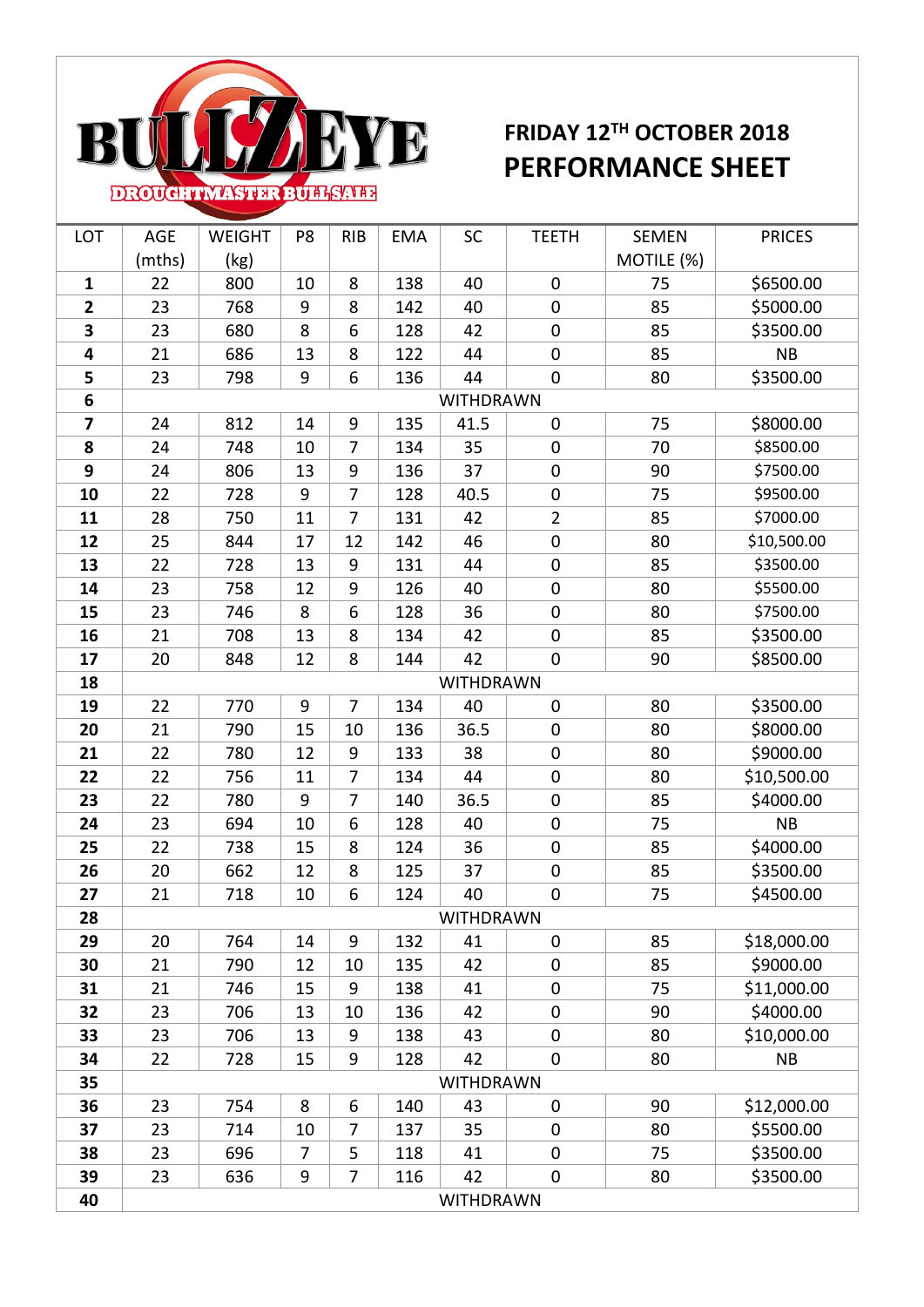| LOT       | <b>AGE</b>                           | <b>WEIGHT</b> | P8             | <b>RIB</b>     | <b>EMA</b> | <b>SC</b>        | <b>TEETH</b>                    | <b>SEMEN</b> | <b>PRICES</b>          |  |  |
|-----------|--------------------------------------|---------------|----------------|----------------|------------|------------------|---------------------------------|--------------|------------------------|--|--|
| 41        | (mths)<br>MOTILE (%)<br>(kg)         |               |                |                |            |                  |                                 |              |                        |  |  |
| 42        | <b>WITHDRAWN</b>                     |               |                |                |            |                  |                                 |              |                        |  |  |
| 43        | <b>WITHDRAWN</b><br><b>WITHDRAWN</b> |               |                |                |            |                  |                                 |              |                        |  |  |
| 44        | 22                                   | 738           | 8              | 5              | 133        | 42               | $\mathbf 0$                     | 80           | \$8500.00              |  |  |
| 45        |                                      |               |                |                |            | <b>WITHDRAWN</b> |                                 |              |                        |  |  |
| 46        | 22                                   | 836           | 13             | 11             | 137        | 40.5             | $\mathbf 0$                     | 75           | \$5000.00              |  |  |
| 47        | 21                                   | 718           | 11             | 7              | 138        | 42.5             | $\mathbf 0$                     | 75           | <b>NB</b>              |  |  |
| 48        | 22                                   | 666           | 10             | 7              | 144        | 40               | $\boldsymbol{0}$                | 85           | <b>NB</b>              |  |  |
| 49        | 22                                   | 746           | 15             | 9              | 138        | 44               | $\mathbf 0$                     | 85           | \$3500.00              |  |  |
| 50        | 22                                   | 728           | 13             | 10             | 135        | 40               | $\boldsymbol{0}$                | 80           | \$4000.00              |  |  |
| 51        | 23                                   | 708           | 12             | 8              | 135        | 41.5             | $\mathbf 0$                     | 75           | \$9000.00              |  |  |
| 52        | 23                                   | 732           | 11             | 7              | 134        | 40               | $\mathbf 0$                     | 80           | <b>NB</b>              |  |  |
| 53        |                                      |               |                |                |            | <b>WITHDRAWN</b> |                                 |              |                        |  |  |
| 54        | 22                                   | 722           | 10             | $\overline{7}$ | 124        | 39               | $\mathbf 0$                     | 85           | \$3500.00              |  |  |
| 55        |                                      |               |                |                |            | <b>WITHDRAWN</b> |                                 |              |                        |  |  |
| 56        | 26                                   | 824           | $9\,$          | 7              | 140        | 41               | $\overline{2}$                  | 75           | <b>NB</b>              |  |  |
| 57        | 30                                   | 924           | 9              | $\overline{7}$ | 142        | 40               | $\overline{4}$                  | 85           | \$4000.00              |  |  |
| 58        | 28                                   | 852           | 10             | 7              | 134        | 40               | $\overline{2}$                  | 90           | \$6500.00              |  |  |
| 59        | 19                                   | 672           | $\overline{7}$ | 5              | 128        | 42.5             | $\boldsymbol{0}$                | 80           | \$4500.00              |  |  |
| 60        | 19                                   | 748           | 9              | 7              | 134        | 40               | $\boldsymbol{0}$                | 80           | \$4000.00              |  |  |
| 61        | 18                                   | 650           | 12             | $\overline{7}$ | 120        | 42               | $\boldsymbol{0}$                | 85           | \$4500.00              |  |  |
| 62        | 18                                   | 682           | 12             | 8              | 121        | 38               | $\boldsymbol{0}$                | 85           | \$4000.00              |  |  |
| 63        | 18                                   | 634           | $\overline{7}$ | 6              | 121        | 32.5             | $\boldsymbol{0}$                | 80           | \$5000.00              |  |  |
| 64        | 17                                   | 608           | 10             | 7              | 124        | 35               | $\boldsymbol{0}$                | 80           | \$6500.00              |  |  |
| 65        | 18                                   | 656           | 10             | 7              | 116        | 40               | $\boldsymbol{0}$                | 85           | \$5500.00              |  |  |
| 66        | 23                                   | 770           | $\overline{7}$ | 6              | 138        | 39               | $\mathbf 0$                     | 80           | <b>NB</b>              |  |  |
| 67        | 22                                   | 744           | 9              | 7              | 136        | 43               | $\boldsymbol{0}$                | 85           | <b>NB</b>              |  |  |
| 68        | 23                                   | 690           | 13             | 8              | 130        | 37               | $\Omega$                        | 85           | <b>NB</b>              |  |  |
| 69        | 22                                   | 890           | 12             | 10             | 140        | 41               | $\mathbf 0$                     | 85           | \$5500.00              |  |  |
| 70        | 23                                   | 798           | 15             | 9              | 141        | 37.5             | $\mathbf 0$                     | 70           | \$6000.00              |  |  |
| 71        | 22                                   | 778           | 11             | 7              | 130        | 41               | $\mathbf 0$                     | 80           | \$5000.00              |  |  |
| 72        |                                      |               |                |                |            | WITHDRAWN        |                                 |              |                        |  |  |
| 73        | 19                                   | 648           | 11             | $\overline{7}$ | 132        | 39               | $\mathbf 0$                     | 75           | \$5000.00              |  |  |
| 74        | 20                                   | 754           | 16             | 10             | 128        | 40               | $\mathbf 0$                     | 75           | \$6500.00              |  |  |
| 75A<br>76 | 23                                   | 722<br>734    | 10             | 8              | 120<br>126 | 41.5             | $\mathbf 0$                     | 80           | \$4500.00<br>\$4000.00 |  |  |
| 77        | 21<br>25                             | 860           | 15<br>14       | 11<br>10       | 141        | 37<br>42.5       | $\mathbf 0$<br>$\boldsymbol{0}$ | 80<br>90     | \$10,000.00            |  |  |
| 78        | 22                                   | 766           | 10             | 7              | 138        | 41               | $\mathbf 0$                     | 80           | \$5500.00              |  |  |
| 79        | 20                                   | 736           | 12             | 7              | 136        | 35               | $\boldsymbol{0}$                | 75           | \$4000.00              |  |  |
| 80        | 21                                   | 690           | 10             | 7              | 118        | 38               | $\mathbf 0$                     | 85           | NB                     |  |  |
| 81        | 21                                   | 776           | 9              | 7              | 140        | 39.5             | $\boldsymbol{0}$                | 90           | \$4000.00              |  |  |
| 82        | 21                                   | 680           | 10             | 6              | 137        | 38               | $\mathbf 0$                     | 95           | <b>NB</b>              |  |  |
| 83        | 22                                   | 680           | 12             | 7              | 124        | 33               | $\mathbf 0$                     | 75           | \$3500.00              |  |  |
| 84        | 21                                   | 722           | 11             | 7              | 127        | 39               | $\mathbf 0$                     | 90           | \$4500.00              |  |  |
| 85        | 22                                   | 696           | 8              | 6              | 133        | 38               | $\mathbf 0$                     | 80           | \$4500.00              |  |  |
| 86        |                                      |               |                |                |            | WITHDRAWN        |                                 |              |                        |  |  |
| 87        | 23                                   | 738           | 13             | 9              | 128        | 38               | $\pmb{0}$                       | 80           | \$4500.00              |  |  |